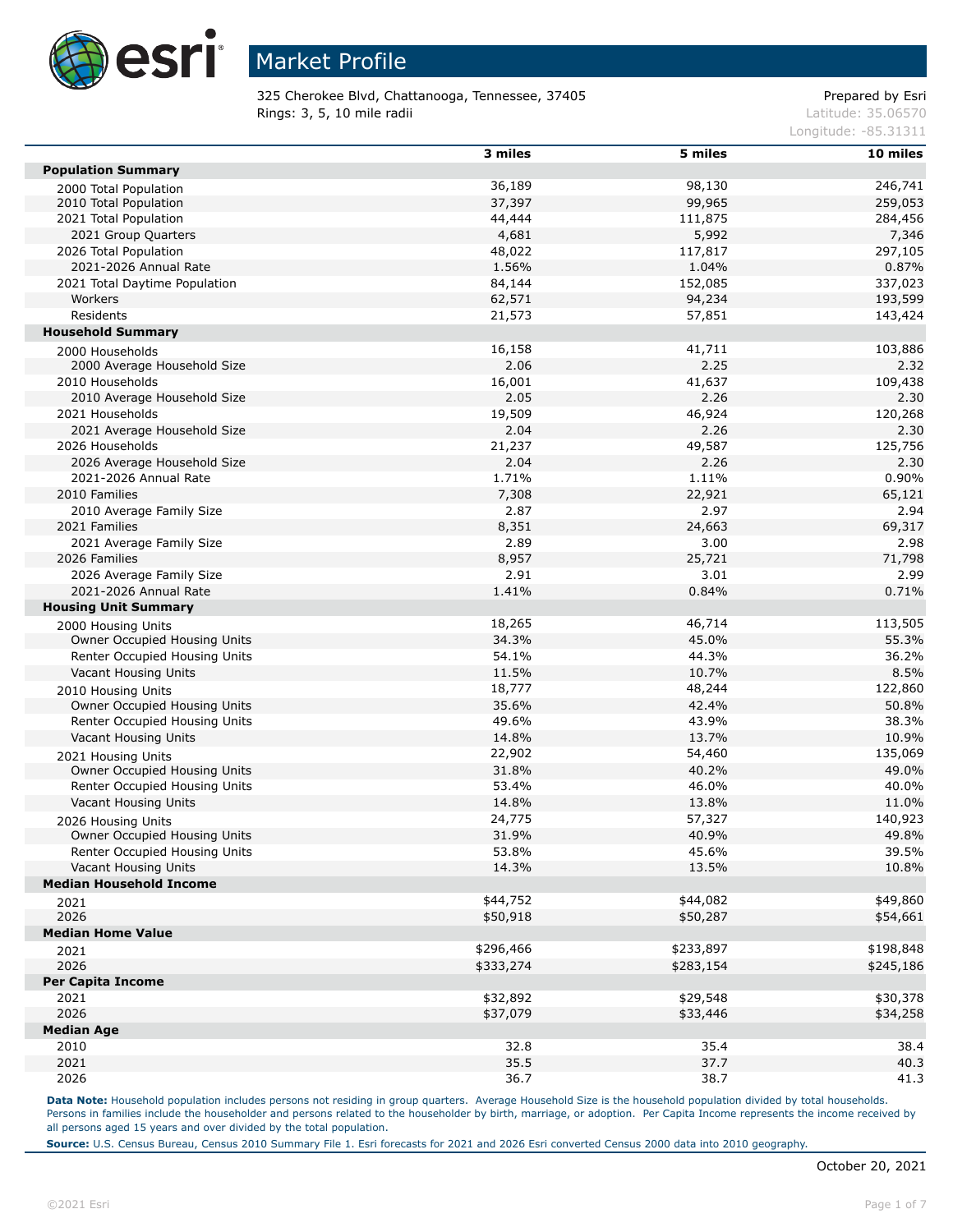

325 Cherokee Blvd, Chattanooga, Tennessee, 37405 Prepared by Esri Rings: 3, 5, 10 mile radii and the contract of the contract of the contract of the contract of the contract of the contract of the contract of the contract of the contract of the contract of the contract of the contract of

Longitude: -85.31311

|                                            | 3 miles   | 5 miles   | 10 miles  |
|--------------------------------------------|-----------|-----------|-----------|
| 2021 Households by Income                  |           |           |           |
| Household Income Base                      | 19,509    | 46,924    | 120,267   |
| $<$ \$15,000                               | 18.6%     | 15.9%     | 12.5%     |
| \$15,000 - \$24,999                        | 11.6%     | 13.3%     | 11.4%     |
| \$25,000 - \$34,999                        | 9.4%      | 10.8%     | 11.0%     |
| \$35,000 - \$49,999                        | 14.4%     | 14.7%     | 15.2%     |
| \$50,000 - \$74,999                        | 14.4%     | 15.9%     | 18.7%     |
| \$75,000 - \$99,999                        | 9.0%      | 9.7%      | 11.2%     |
| $$100,000 - $149,999$                      | 10.7%     | 9.7%      | 10.8%     |
| \$150,000 - \$199,999                      | 5.1%      | 4.6%      | 4.3%      |
| $$200,000+$                                | 6.7%      | 5.4%      | 4.9%      |
| Average Household Income                   | \$74,668  | \$70,160  | \$71,628  |
| 2026 Households by Income                  |           |           |           |
| Household Income Base                      | 21,237    | 49,587    | 125,755   |
| $<$ \$15,000                               | 16.3%     | 13.7%     | 10.6%     |
| $$15,000 - $24,999$                        | 10.0%     | 11.5%     | 9.7%      |
| \$25,000 - \$34,999                        | 8.6%      | 10.2%     | 10.2%     |
| \$35,000 - \$49,999                        | 14.3%     | 14.2%     | 14.5%     |
| \$50,000 - \$74,999                        | 15.5%     | 16.6%     | 19.5%     |
| \$75,000 - \$99,999                        | 9.8%      | 10.9%     | 12.3%     |
| \$100,000 - \$149,999                      | 12.1%     | 11.3%     | 12.5%     |
| \$150,000 - \$199,999                      | 6.0%      | 5.5%      | 5.3%      |
| \$200,000+                                 | 7.3%      | 6.0%      | 5.5%      |
| Average Household Income                   | \$83,661  | \$79,223  | \$80,721  |
| 2021 Owner Occupied Housing Units by Value |           |           |           |
| Total                                      | 7,272     | 21,883    | 66,193    |
| $<$ \$50,000                               | 1.7%      | 4.4%      | 4.8%      |
| \$50,000 - \$99,999                        | 6.7%      | 11.0%     | 12.8%     |
| $$100,000 - $149,999$                      | 8.8%      | 11.9%     | 16.1%     |
| \$150,000 - \$199,999                      | 9.9%      | 15.1%     | 16.6%     |
| \$200,000 - \$249,999                      | 10.7%     | 11.3%     | 11.9%     |
| \$250,000 - \$299,999                      | 13.1%     | 10.4%     | 10.0%     |
| \$300,000 - \$399,999                      | 22.3%     | 16.2%     | 10.9%     |
| \$400,000 - \$499,999                      | 9.1%      | 6.0%      | 5.7%      |
| \$500,000 - \$749,999                      | 10.0%     | 9.0%      | 6.6%      |
| \$750,000 - \$999,999                      | 2.9%      | 2.0%      | 1.9%      |
| $$1,000,000 - $1,499,999$                  | 3.0%      | 1.7%      | 1.4%      |
| \$1,500,000 - \$1,999,999                  | 1.0%      | 0.5%      | 0.6%      |
| $$2,000,000 +$                             | 0.8%      | 0.5%      | 0.7%      |
| Average Home Value                         | \$373,642 | \$304,629 | \$279,615 |
| 2026 Owner Occupied Housing Units by Value |           |           |           |
| Total                                      | 7,888     | 23,407    | 70,136    |
| $<$ \$50,000                               | 1.0%      | 2.8%      | 3.4%      |
| \$50,000 - \$99,999                        | 4.0%      | 6.7%      | 8.2%      |
| $$100,000 - $149,999$                      | 5.8%      | 8.1%      | 11.8%     |
| \$150,000 - \$199,999                      | 7.7%      | 13.0%     | 15.1%     |
| \$200,000 - \$249,999                      | 9.1%      | 11.1%     | 12.8%     |
| \$250,000 - \$299,999                      | 14.1%     | 12.3%     | 12.1%     |
| \$300,000 - \$399,999                      | 25.1%     | 19.8%     | 13.5%     |
| \$400,000 - \$499,999                      | 11.4%     | 7.8%      | 7.6%      |
| \$500,000 - \$749,999                      | 12.1%     | 11.7%     | 9.1%      |
| \$750,000 - \$999,999                      | 3.6%      | 2.8%      | 2.8%      |
| $$1,000,000 - $1,499,999$                  | 3.8%      | 2.3%      | 2.0%      |
| $$1,500,000 - $1,999,999$                  | 1.1%      | 0.6%      | 0.8%      |
| $$2,000,000 +$                             | 1.2%      | 0.9%      | 1.0%      |
| Average Home Value                         | \$423,837 | \$358,574 | \$333,477 |

Data Note: Income represents the preceding year, expressed in current dollars. Household income includes wage and salary earnings, interest dividends, net rents, pensions, SSI and welfare payments, child support, and alimony.

**Source:** U.S. Census Bureau, Census 2010 Summary File 1. Esri forecasts for 2021 and 2026 Esri converted Census 2000 data into 2010 geography.

Г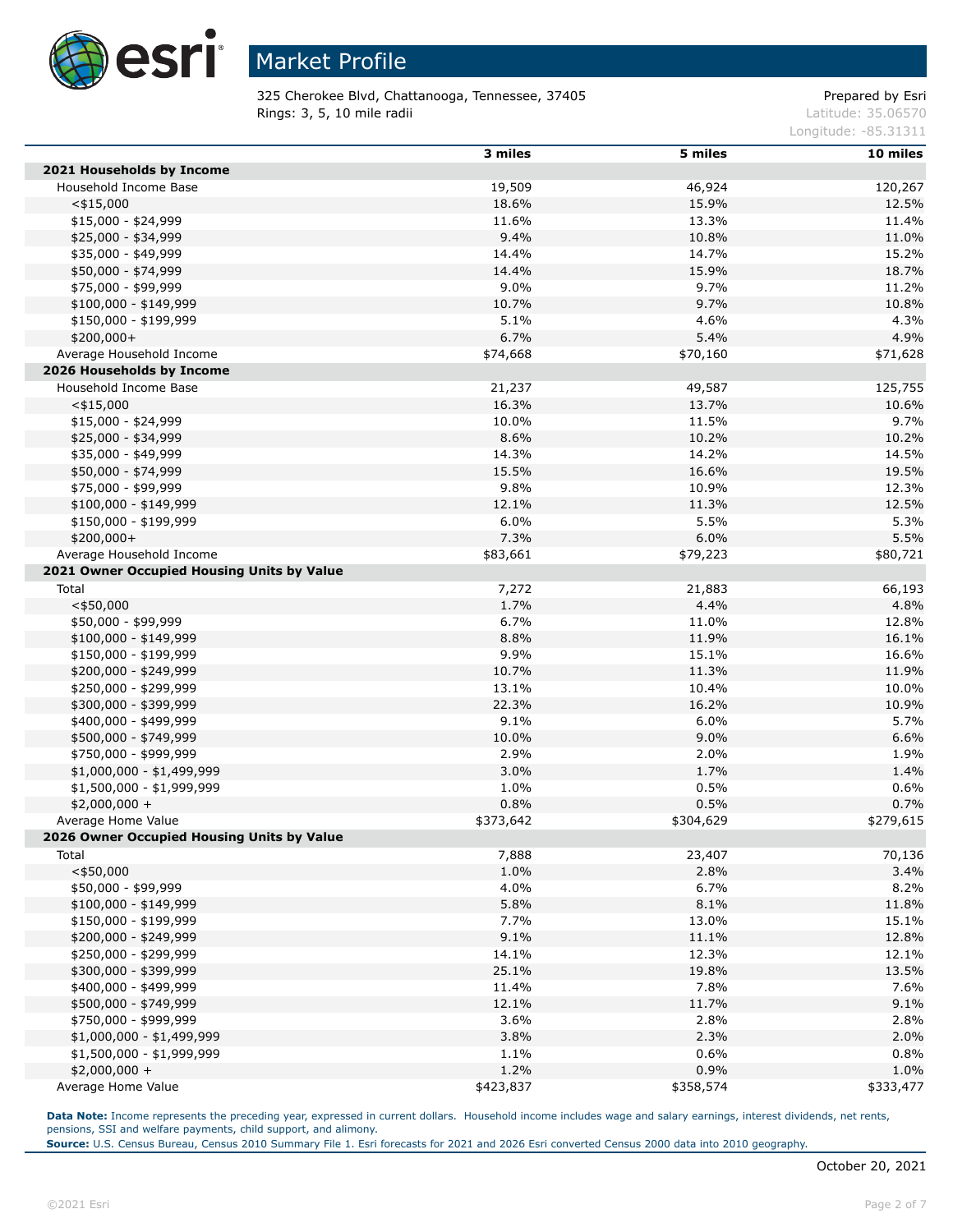

 $\overline{a}$ 

# Market Profile

325 Cherokee Blvd, Chattanooga, Tennessee, 37405 Prepared by Esri Rings: 3, 5, 10 mile radii and the contract of the contract of the contract of the contract of the contract of the contract of the contract of the contract of the contract of the contract of the contract of the contract of

Longitude: -85.31311

|                        | 3 miles | 5 miles | 10 miles |
|------------------------|---------|---------|----------|
| 2010 Population by Age |         |         |          |
| Total                  | 37,397  | 99,965  | 259,053  |
| $0 - 4$                | 5.6%    | 6.7%    | 6.3%     |
| $5 - 9$                | 4.6%    | 5.7%    | 5.9%     |
| $10 - 14$              | 3.9%    | 5.2%    | 5.6%     |
| $15 - 24$              | 23.0%   | 17.5%   | 14.5%    |
| $25 - 34$              | 16.0%   | 14.4%   | 13.6%    |
| $35 - 44$              | 11.1%   | 11.6%   | 12.2%    |
| $45 - 54$              | 12.4%   | 13.1%   | 13.9%    |
| $55 - 64$              | 11.4%   | 11.8%   | 12.6%    |
| $65 - 74$              | 5.9%    | 6.8%    | 7.8%     |
| $75 - 84$              | 4.0%    | 4.8%    | 5.3%     |
| $85 +$                 | 2.1%    | 2.5%    | 2.3%     |
| $18 +$                 | 82.9%   | 79.0%   | 78.6%    |
| 2021 Population by Age |         |         |          |
| Total                  | 44,443  | 111,874 | 284,457  |
| $0 - 4$                | 4.9%    | 5.9%    | 5.5%     |
| $5 - 9$                | 4.4%    | 5.7%    | 5.6%     |
| $10 - 14$              | 4.1%    | 5.4%    | 5.6%     |
| $15 - 24$              | 19.4%   | 14.6%   | 12.4%    |
| $25 - 34$              | 16.6%   | 14.9%   | 13.9%    |
| $35 - 44$              | 11.8%   | 12.1%   | 12.5%    |
| $45 - 54$              | 10.4%   | 10.9%   | 11.6%    |
| $55 - 64$              | 12.5%   | 12.5%   | 13.1%    |
| $65 - 74$              | 8.9%    | 9.9%    | 11.0%    |
| $75 - 84$              | 4.6%    | 5.3%    | 6.0%     |
| $85 +$                 | 2.4%    | 2.8%    | 2.8%     |
| $18 +$                 | 84.2%   | 80.1%   | 80.1%    |
| 2026 Population by Age |         |         |          |
| Total                  | 48,022  | 117,817 | 297,105  |
| $0 - 4$                | 5.0%    | 5.9%    | 5.5%     |
| $5 - 9$                | 4.2%    | 5.5%    | 5.5%     |
| $10 - 14$              | 3.9%    | 5.3%    | 5.5%     |
| $15 - 24$              | 19.7%   | 15.1%   | 12.7%    |
| $25 - 34$              | 15.0%   | 13.3%   | 12.5%    |
| $35 - 44$              | 12.3%   | 12.6%   | 12.9%    |
| $45 - 54$              | 10.7%   | 11.1%   | 11.7%    |
| $55 - 64$              | 11.5%   | 11.5%   | 12.1%    |
| $65 - 74$              | 9.6%    | 10.5%   | 11.5%    |
| 75 - 84                | 5.6%    | 6.3%    | 7.2%     |
| $85 +$                 | 2.5%    | 2.9%    | 2.9%     |
| $18 +$                 | 84.4%   | 80.2%   | 80.3%    |
| 2010 Population by Sex |         |         |          |
| Males                  | 18,132  | 47,451  | 123,201  |
| Females                | 19,265  | 52,514  | 135,852  |
| 2021 Population by Sex |         |         |          |
| Males                  | 21,686  | 53,492  | 136,401  |
| Females                | 22,757  | 58,383  | 148,055  |
| 2026 Population by Sex |         |         |          |
| Males                  | 23,451  | 56,442  | 142,862  |
| Females                | 24,571  | 61,375  | 154,243  |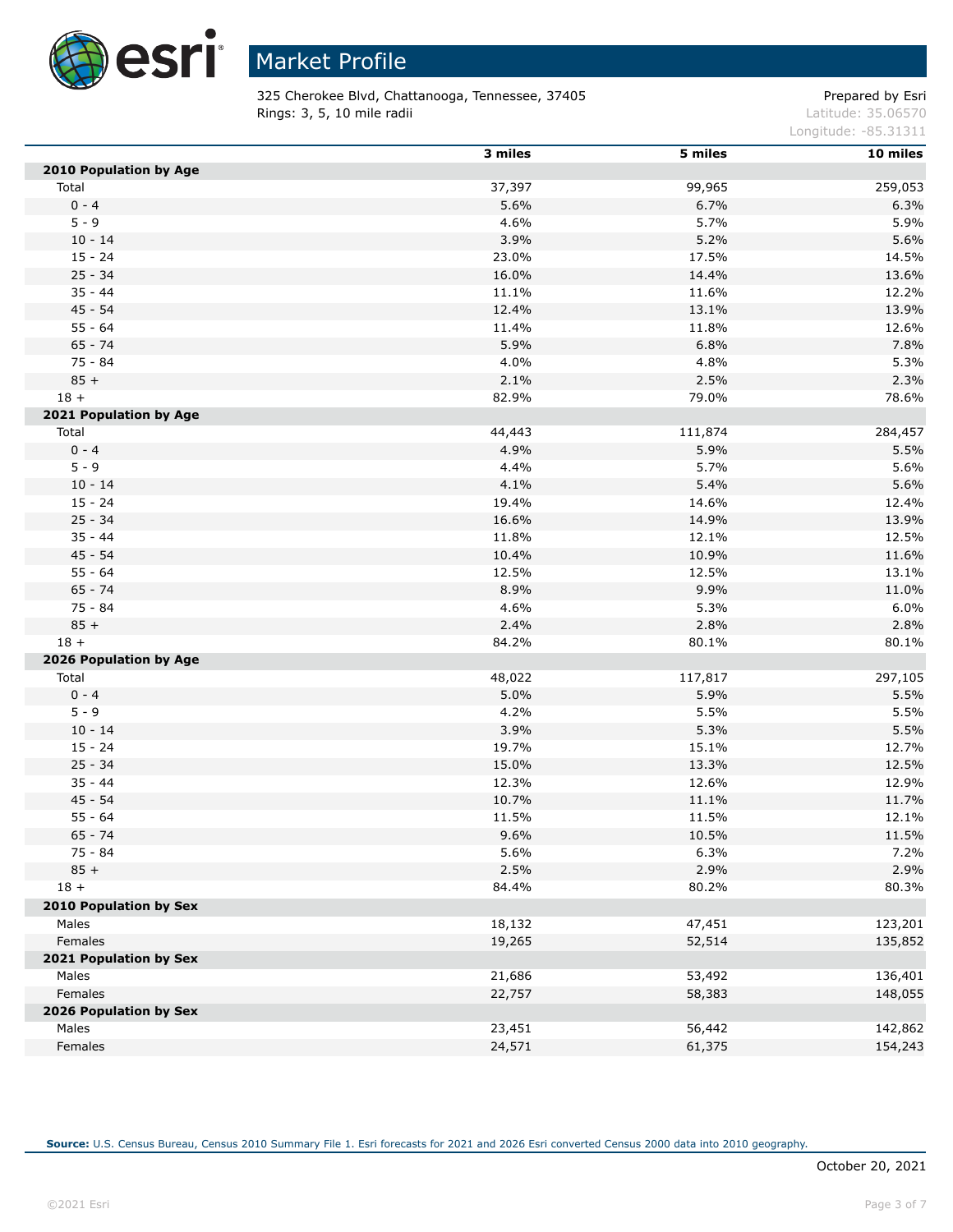

325 Cherokee Blvd, Chattanooga, Tennessee, 37405 Prepared by Esri **Rings: 3, 5, 10 mile radii** Latitude: 35.06570

Longitude: -85.31311

|                                                    | 3 miles | 5 miles | 10 miles |
|----------------------------------------------------|---------|---------|----------|
| 2010 Population by Race/Ethnicity                  |         |         |          |
| Total                                              | 37,397  | 99,964  | 259,052  |
| White Alone                                        | 63.8%   | 57.6%   | 69.7%    |
| <b>Black Alone</b>                                 | 30.7%   | 36.0%   | 24.0%    |
| American Indian Alone                              | 0.4%    | 0.4%    | 0.4%     |
| Asian Alone                                        | 1.6%    | 1.1%    | 1.6%     |
| Pacific Islander Alone                             | 0.1%    | 0.2%    | 0.1%     |
| Some Other Race Alone                              | 1.8%    | 2.9%    | 2.3%     |
| Two or More Races                                  | 1.7%    | 1.8%    | 1.9%     |
| Hispanic Origin                                    | 4.0%    | 5.6%    | 4.7%     |
| Diversity Index                                    | 53.6    | 58.7    | 50.4     |
| 2021 Population by Race/Ethnicity                  |         |         |          |
| Total                                              | 44,444  | 111,874 | 284,456  |
| White Alone                                        | 64.4%   | 57.8%   | 68.9%    |
| <b>Black Alone</b>                                 | 28.5%   | 33.8%   | 22.9%    |
| American Indian Alone                              | 0.3%    | 0.4%    | 0.4%     |
| Asian Alone                                        | 2.0%    | 1.4%    | 1.9%     |
| Pacific Islander Alone                             | 0.1%    | 0.2%    | 0.1%     |
| Some Other Race Alone                              | 2.5%    | 3.9%    | 3.3%     |
| Two or More Races                                  | 2.2%    | 2.5%    | 2.5%     |
| Hispanic Origin                                    | 5.8%    | 7.8%    | 6.8%     |
| Diversity Index                                    | 55.8    | 61.5    | 53.9     |
| 2026 Population by Race/Ethnicity                  |         |         |          |
| Total                                              | 48,022  | 117,818 | 297,106  |
| White Alone                                        | 63.7%   | 57.5%   | 68.3%    |
| <b>Black Alone</b>                                 | 28.3%   | 33.1%   | 22.5%    |
| American Indian Alone                              | 0.3%    | 0.4%    | 0.3%     |
| Asian Alone                                        | 2.2%    | 1.5%    | 2.1%     |
| Pacific Islander Alone                             | 0.1%    | 0.2%    | 0.1%     |
| Some Other Race Alone                              | 2.8%    | 4.5%    | 3.8%     |
| Two or More Races                                  | 2.5%    | 2.8%    | 2.9%     |
| Hispanic Origin                                    | 7.0%    | 9.2%    | 8.1%     |
| Diversity Index                                    | 57.7    | 63.2    | 56.0     |
| 2010 Population by Relationship and Household Type |         |         |          |
| Total                                              | 37,397  | 99,965  | 259,053  |
| In Households                                      | 87.6%   | 94.1%   | 97.2%    |
| In Family Households                               | 58.0%   | 70.6%   | 76.4%    |
| Householder                                        | 19.5%   | 22.9%   | 25.1%    |
| Spouse                                             | 11.5%   | 13.1%   | 16.5%    |
| Child                                              | 21.7%   | 27.7%   | 28.3%    |
| Other relative                                     | 3.3%    | 4.4%    | 4.0%     |
| Nonrelative                                        | 2.0%    | 2.6%    | 2.4%     |
| In Nonfamily Households                            | 29.7%   | 23.5%   | 20.8%    |
| In Group Quarters                                  | 12.4%   | 5.9%    | 2.8%     |
| <b>Institutionalized Population</b>                | 2.6%    | 1.6%    | 0.9%     |
| Noninstitutionalized Population                    | 9.7%    | 4.3%    | 1.9%     |

Data Note: Persons of Hispanic Origin may be of any race. The Diversity Index measures the probability that two people from the same area will be from different race/ ethnic groups. **Source:** U.S. Census Bureau, Census 2010 Summary File 1. Esri forecasts for 2021 and 2026 Esri converted Census 2000 data into 2010 geography.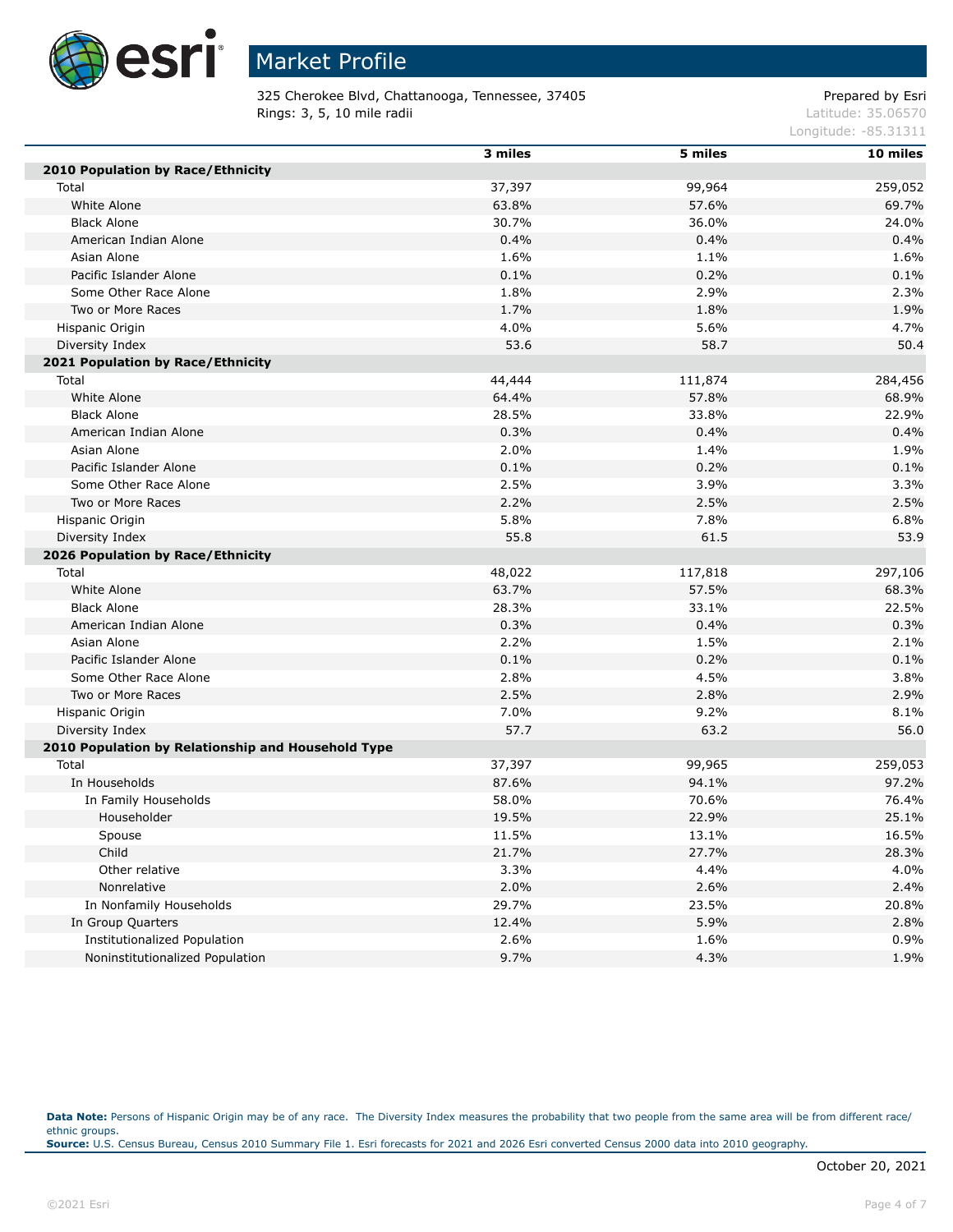

Г

Г

Г

# Market Profile

325 Cherokee Blvd, Chattanooga, Tennessee, 37405 Prepared by Esri Rings: 3, 5, 10 mile radii and the contract of the contract of the contract of the contract of the contract of the contract of the contract of the contract of the contract of the contract of the contract of the contract of

Longitude: -85.31311

|                                               | 3 miles | 5 miles | $10$ miles |
|-----------------------------------------------|---------|---------|------------|
| 2021 Population 25+ by Educational Attainment |         |         |            |
| Total                                         | 29,858  | 76,497  | 201,588    |
| Less than 9th Grade                           | 3.1%    | 4.1%    | 3.9%       |
| 9th - 12th Grade, No Diploma                  | 7.5%    | 9.1%    | 7.8%       |
| High School Graduate                          | 19.6%   | 22.4%   | 23.0%      |
| GED/Alternative Credential                    | 4.1%    | 4.7%    | 4.9%       |
| Some College, No Degree                       | 16.2%   | 18.1%   | 21.0%      |
| Associate Degree                              | 6.5%    | 7.4%    | 8.4%       |
| Bachelor's Degree                             | 25.9%   | 21.2%   | 19.8%      |
| Graduate/Professional Degree                  | 17.1%   | 13.0%   | 11.1%      |
| 2021 Population 15+ by Marital Status         |         |         |            |
|                                               |         |         |            |
| Total                                         | 38,499  | 92,861  | 236,895    |
| Never Married                                 | 49.7%   | 43.4%   | 35.7%      |
| Married                                       | 32.3%   | 36.6%   | 42.8%      |
| Widowed                                       | 6.1%    | 7.0%    | 7.7%       |
| Divorced                                      | 11.9%   | 13.0%   | 13.8%      |
| 2021 Civilian Population 16+ in Labor Force   |         |         |            |
| Civilian Population 16+                       | 24,459  | 58,822  | 150,179    |
| Population 16+ Employed                       | 93.1%   | 92.2%   | 94.4%      |
| Population 16+ Unemployment rate              | 6.9%    | 7.8%    | 5.6%       |
| Population 16-24 Employed                     | 19.5%   | 15.5%   | 13.6%      |
| Population 16-24 Unemployment rate            | 9.9%    | 13.3%   | 10.9%      |
| Population 25-54 Employed                     | 60.5%   | 62.6%   | 62.5%      |
| Population 25-54 Unemployment rate            | 6.3%    | 6.5%    | 4.7%       |
| Population 55-64 Employed                     | 13.8%   | 14.6%   | 15.9%      |
| Population 55-64 Unemployment rate            | 7.3%    | 10.1%   | 6.0%       |
| Population 65+ Employed                       | 6.2%    | 7.3%    | 8.0%       |
| Population 65+ Unemployment rate              | 1.4%    | 1.3%    | 1.4%       |
| 2021 Employed Population 16+ by Industry      |         |         |            |
| Total                                         | 22,772  | 54,243  | 141,844    |
| Agriculture/Mining                            | 0.3%    | 0.3%    | 0.3%       |
| Construction                                  | 3.6%    | 5.1%    | 6.0%       |
| Manufacturing                                 | 9.4%    | 12.3%   | 12.5%      |
| Wholesale Trade                               | 1.6%    | 1.7%    | 2.2%       |
| Retail Trade                                  | 10.1%   | 10.4%   | 11.4%      |
| Transportation/Utilities                      | 5.5%    | 6.0%    | 6.6%       |
| Information                                   | 1.0%    | 1.4%    | 1.4%       |
| Finance/Insurance/Real Estate                 | 9.6%    | 8.6%    | 8.8%       |
| <b>Services</b>                               | 55.0%   | 51.1%   | 47.7%      |
| Public Administration                         | 3.8%    | 3.1%    | 3.2%       |
| 2021 Employed Population 16+ by Occupation    |         |         |            |
| Total                                         | 22,772  | 54,244  | 141,844    |
| White Collar                                  | 68.1%   | 62.1%   | 61.6%      |
| Management/Business/Financial                 | 17.5%   | 15.8%   | 15.9%      |
| Professional                                  | 29.0%   | 24.6%   | 22.9%      |
| Sales                                         | 11.1%   | 10.4%   | 10.5%      |
| Administrative Support                        | 10.5%   | 11.4%   | 12.4%      |
| <b>Services</b>                               | 17.6%   | 17.1%   | 15.8%      |
| <b>Blue Collar</b>                            | 14.4%   | 20.8%   | 22.5%      |
| Farming/Forestry/Fishing                      | 0.1%    | 0.2%    | 0.2%       |
| Construction/Extraction                       | 2.1%    | 3.6%    | 4.2%       |
| Installation/Maintenance/Repair               | 1.9%    | 1.8%    | 2.3%       |
| Production                                    | 4.3%    | 7.3%    | 7.5%       |
| Transportation/Material Moving                | 6.0%    | 8.0%    | 8.3%       |
|                                               |         |         |            |

**Source:** U.S. Census Bureau, Census 2010 Summary File 1. Esri forecasts for 2021 and 2026 Esri converted Census 2000 data into 2010 geography.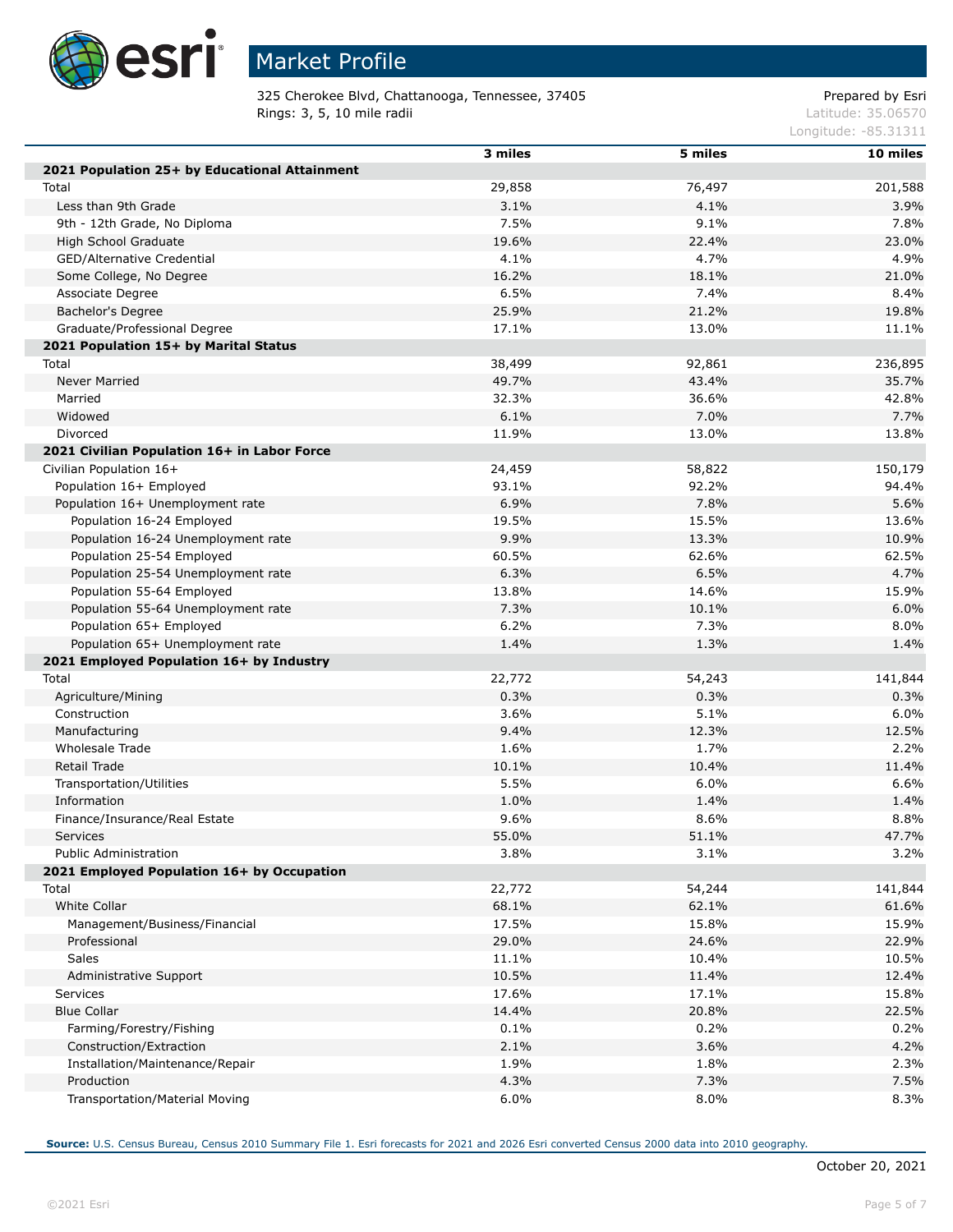

325 Cherokee Blvd, Chattanooga, Tennessee, 37405 Prepared by Esri Rings: 3, 5, 10 mile radii and the contract of the contract of the contract of the contract of the contract of the contract of the contract of the contract of the contract of the contract of the contract of the contract of

Longitude: -85.31311

|                                               | 3 miles | 5 miles | 10 miles |
|-----------------------------------------------|---------|---------|----------|
| 2010 Households by Type                       |         |         |          |
| Total                                         | 16,002  | 41,637  | 109,437  |
| Households with 1 Person                      | 42.7%   | 36.3%   | 33.6%    |
| Households with 2+ People                     | 57.3%   | 63.7%   | 66.4%    |
| Family Households                             | 45.7%   | 55.0%   | 59.5%    |
| Husband-wife Families                         | 27.0%   | 31.5%   | 39.0%    |
| With Related Children                         | 10.1%   | 11.9%   | 14.8%    |
| Other Family (No Spouse Present)              | 18.7%   | 23.5%   | 20.5%    |
| Other Family with Male Householder            | 4.1%    | 4.9%    | 4.7%     |
| With Related Children                         | 1.9%    | 2.4%    | 2.5%     |
| Other Family with Female Householder          | 14.6%   | 18.6%   | 15.8%    |
| With Related Children                         | 9.5%    | 12.0%   | 10.0%    |
| Nonfamily Households                          | 11.6%   | 8.7%    | 6.9%     |
|                                               |         |         |          |
| All Households with Children                  | 21.8%   | 26.8%   | 27.7%    |
|                                               |         |         |          |
| Multigenerational Households                  | 2.9%    | 4.2%    | 4.1%     |
| Unmarried Partner Households                  | 6.7%    | 6.5%    | 6.0%     |
| Male-female                                   | 6.0%    | 5.7%    | 5.3%     |
| Same-sex                                      | 0.7%    | 0.8%    | 0.7%     |
| 2010 Households by Size                       |         |         |          |
| Total                                         | 16,001  | 41,637  | 109,440  |
| 1 Person Household                            | 42.7%   | 36.3%   | 33.6%    |
| 2 Person Household                            | 31.4%   | 32.1%   | 33.4%    |
| 3 Person Household                            | 13.0%   | 14.6%   | 15.1%    |
| 4 Person Household                            | 7.6%    | 9.4%    | 10.3%    |
| 5 Person Household                            | 3.0%    | 4.2%    | 4.5%     |
| 6 Person Household                            | 1.3%    | 1.9%    | 1.8%     |
| 7 + Person Household                          | 0.9%    | 1.5%    | 1.2%     |
| 2010 Households by Tenure and Mortgage Status |         |         |          |
| Total                                         | 16,001  | 41,637  | 109,438  |
| Owner Occupied                                | 41.8%   | 49.1%   | 57.0%    |
| Owned with a Mortgage/Loan                    | 28.5%   | 32.4%   | 36.7%    |
| Owned Free and Clear                          | 13.3%   | 16.7%   | 20.3%    |
| Renter Occupied                               | 58.2%   | 50.9%   | 43.0%    |
| 2021 Affordability, Mortgage and Wealth       |         |         |          |
| Housing Affordability Index                   | 82      | 101     | 135      |
| Percent of Income for Mortgage                | 27.8%   | 22.3%   | 16.7%    |
| Wealth Index                                  | 65      | 67      | 71       |
| 2010 Housing Units By Urban/ Rural Status     |         |         |          |
| <b>Total Housing Units</b>                    | 18,777  | 48,244  | 122,860  |
| Housing Units Inside Urbanized Area           | 98.9%   | 98.2%   | 96.2%    |
| Housing Units Inside Urbanized Cluster        | $0.0\%$ | $0.0\%$ | 0.0%     |
| Rural Housing Units                           | 1.1%    | 1.8%    | 3.8%     |
| 2010 Population By Urban/ Rural Status        |         |         |          |
| <b>Total Population</b>                       | 37,397  | 99,965  | 259,053  |
| Population Inside Urbanized Area              | 98.6%   | 98.0%   | 96.0%    |
| Population Inside Urbanized Cluster           | $0.0\%$ | $0.0\%$ | 0.0%     |
| Rural Population                              | 1.4%    | 2.0%    | 4.0%     |
|                                               |         |         |          |

Data Note: Households with children include any households with people under age 18, related or not. Multigenerational households are families with 3 or more parentchild relationships. Unmarried partner households are usually classified as nonfamily households unless there is another member of the household related to the householder. Multigenerational and unmarried partner households are reported only to the tract level. Esri estimated block group data, which is used to estimate polygons or non-standard geography.

**Source:** U.S. Census Bureau, Census 2010 Summary File 1. Esri forecasts for 2021 and 2026 Esri converted Census 2000 data into 2010 geography.